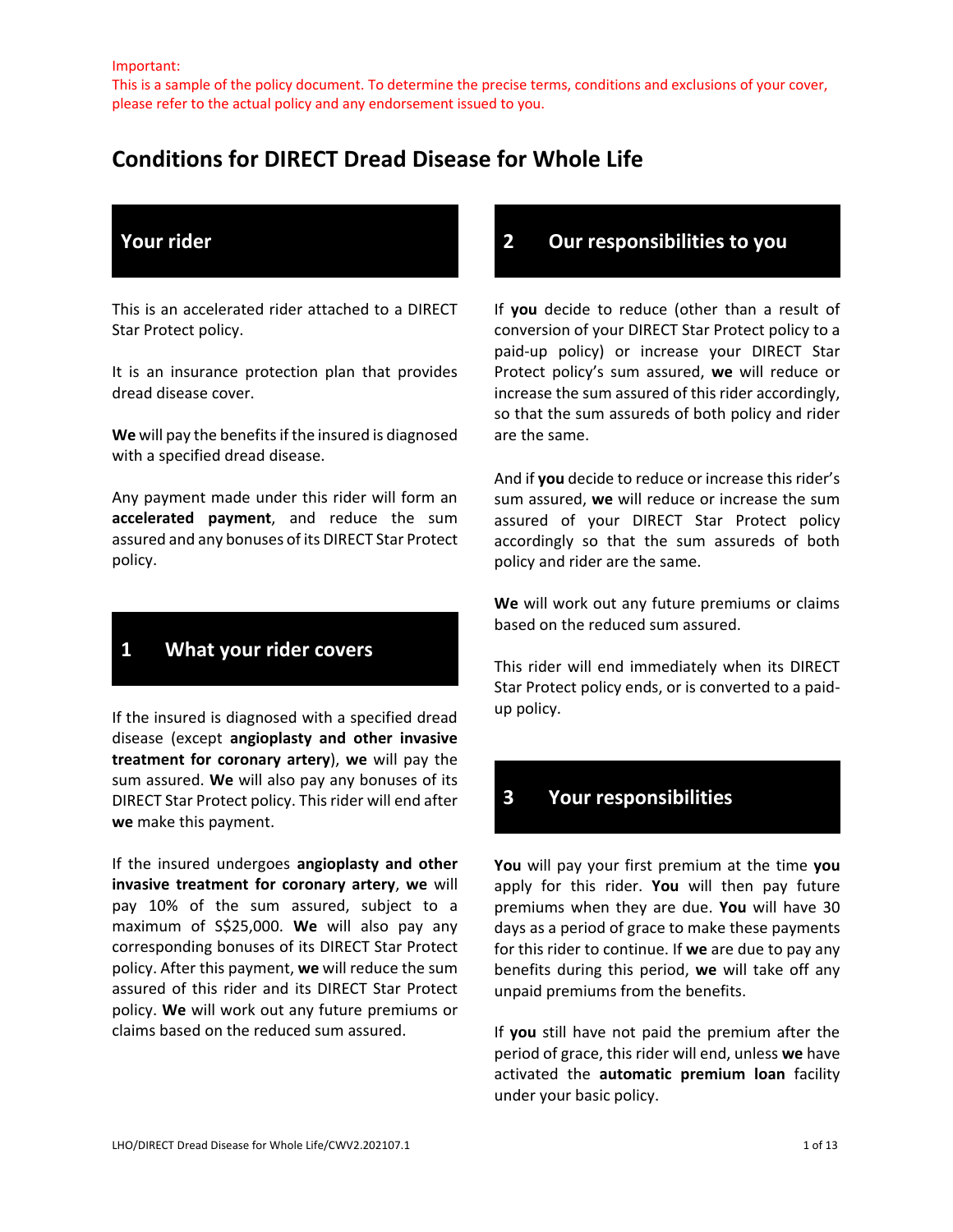If this rider ends because **you** have not paid the premium, **you** can reinstate it within 36 months by paying the premiums **you** owe along with interest. This applies as long as **you** give **us** satisfactory proof of the insured's good health and there is no change in the risks covered by this rider.

If **you** cancel your rider before the next premium is due, **we** will end your rider from the next premium due date and **we** will not refund any unused premium.

The premium that **you** pay for this rider is not guaranteed. **We** will give **you** six months' notice before **we** make any change.

### **4 What you need to be aware of**

#### **a Dread Disease Benefit**

**We** only cover the dread diseases **we** define in this rider. The name of each dread disease is only a guide to what is covered. The full definition of each dread disease covered and the circumstances in which **you** can claim are given in this rider.

**You** must provide adequate medical evidence and **we** may ask the insured to have a medical examination by a doctor **we** have appointed. Every diagnosis must be supported by acceptable clinical, radiological, histological and laboratory evidence and confirmed by a **registered medical practitioner**.

**We** will not pay this benefit if your claim arises from:

- deliberate acts such as self-inflicted injuries, illnesses or attempted suicide;
- deliberate misuse of drugs or alcohol;
- acquired immunodeficiency syndrome (AIDS), AIDS-related complex or infection by human immunodeficiency virus (HIV), except

as stated under **HIV due to blood transfusion and occupationally acquired HIV**; or

 **major cancer, heart attack of specified severity, coronary artery by-pass surgery,** or **angioplasty and other invasive treatment for coronary artery**, where the insured was diagnosed with the disease within 90 days from the **cover start date**. For **coronary artery by-pass surgery** and **angioplasty and other invasive treatment for coronary artery**, the date of diagnosis shall refer to the date of diagnosis of the medical condition that leads to the surgical procedure, and not to the date of surgical procedure.

#### **b Making a claim**

To make a claim for death benefit, **we** must be told within six months after the insured's death.

If this policy provides for **accidental** death or **accidental TPD** benefit, **we** must be told within thirty days after the insured's death or **TPD**. If **you** tell **us** after the thirty days, **we** will not pay the claim for **accidental** death or **accidental TPD** benefit.

To make a claim for other benefits, **we** must be told within six months after the diagnosis or the event giving rise to the claim. If **you** tell **us** after the six months, **we** will not pay the claim for the other benefits.

When **we** pay a claim, **we** will not refund any premiums that have been paid.

#### **c Refusing to pay a claim**

After **you** have been continuously covered for one year from the **cover start date**, **we** will pay your claim unless:

- it is a case of fraud;
- **you** fail to pay a premium;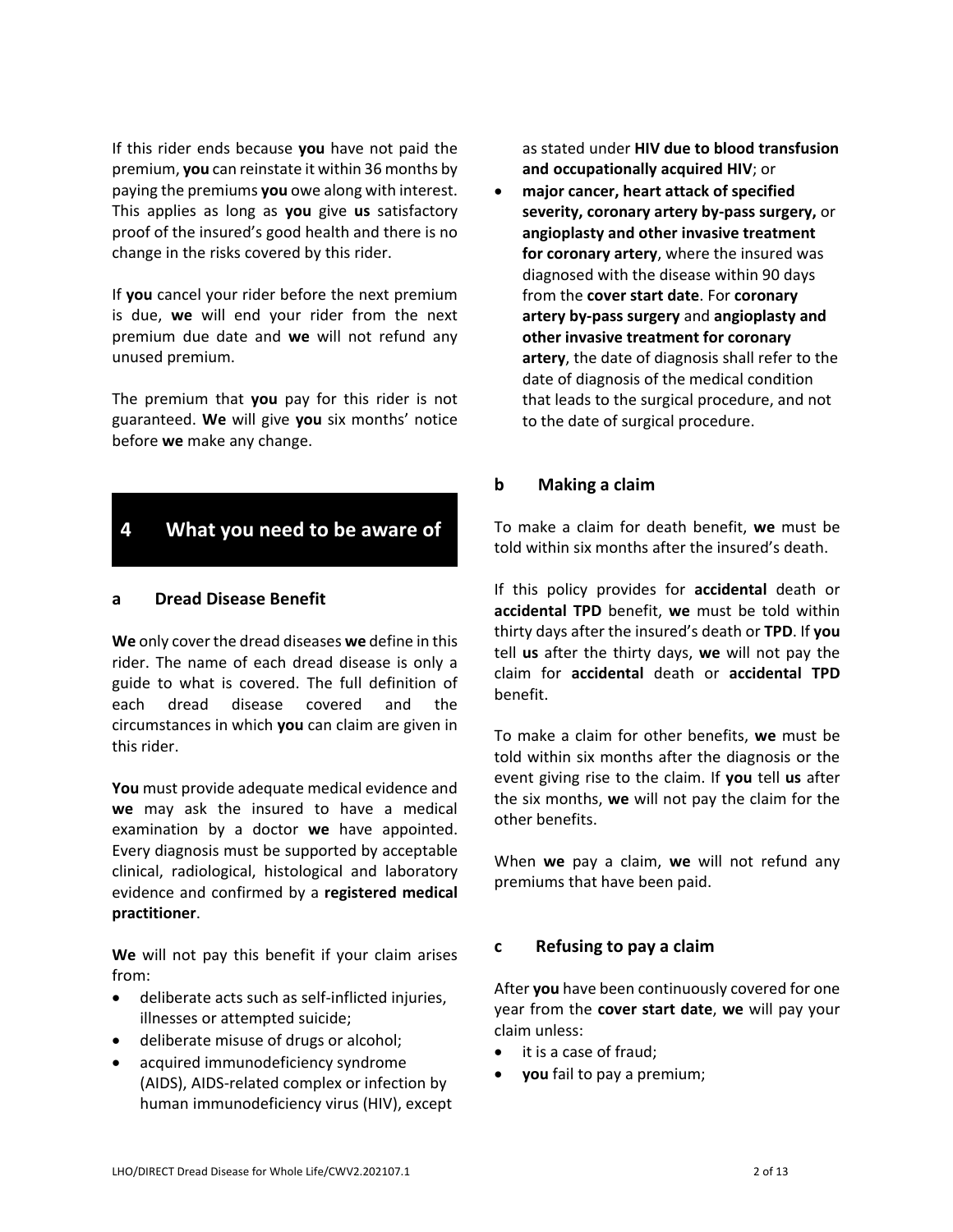- the insured has a **material pre-existing condition** which **you** did not tell **us** about when **you** applied for this policy; or
- the claim is excluded or not covered under the terms of the rider.

## **5 Definitions**

**Accelerated payment** means any payment made by **us** under any rider, where such payment reduces the sum assured and any bonuses of the policy which the rider is attached to.

**Accident** and **accidental** mean an unexpected incident that results in an injury or death. The injury or death must be caused entirely by being hit by an external object that produces a bruise or wound, except for injury or death caused specifically by drowning, food poisoning, choking on food, or suffocation by smoke, fumes or gas.

**Automatic premium loan** means that **we** pay the premiums on your behalf so the basic policy and its riders can continue. **We** will only do this if the basic policy has enough **cash value**. **We** treat this as a loan (called an **automatic premium loan**) and charge **you** interest. **We** will take these loans and interest from any amount **we** may be due to pay under the basic policy and its riders. If at any time the amount of the loans and interest is more than the **cash value**, the basic policy and its riders will end.

**Cash value** means the amount available when **you** cancel a policy that has a savings feature before **we** pay a benefit under it (for example, for death), or it becomes due for payment (maturity), for example, an endowment policy. **We** work out the amount of the **cash value**.

**Cover start date** means the date:

**we** issue the rider;

- **we** issue an endorsement to include or increase a benefit; or
- **we** reinstate the rider; whichever is latest.

**Material pre-existing condition** means any condition that existed before the **cover start date** which would have reasonably affected **our** decision to accept your application and for which:

- the insured had symptoms that would have caused any sensible person to get medical treatment, advice or care;
- **•** treatment was recommended by or received from a medical practitioner; or
- the insured had medical tests or investigations.

**Paid-up** means not paying any future premium payments and reducing the sum assured after the policy has built up a **cash value**.

**Registered medical practitioner** means a doctor who is qualified in western medicine and is legally licensed in Singapore or has the qualifications recognised by the Singapore Medical Council.

**Total and permanent disability (TPD)**, and **totally and permanently disabled**, mean the complete and continuous inability of the life insured at that time and at all times thereafter to engage in any business or occupation or perform any work of any kind for remuneration or profit, or **total physical loss**.

#### **Total physical loss** means:

- the total and irrecoverable loss of sight of both eyes;
- the loss by complete severance or total and irrecoverable loss of use of both limbs at or above the wrist or ankle; or
- the total and irrecoverable loss of sight of one eye and the loss by complete severance or total and irrecoverable loss of use of one limb at or above the wrist or ankle.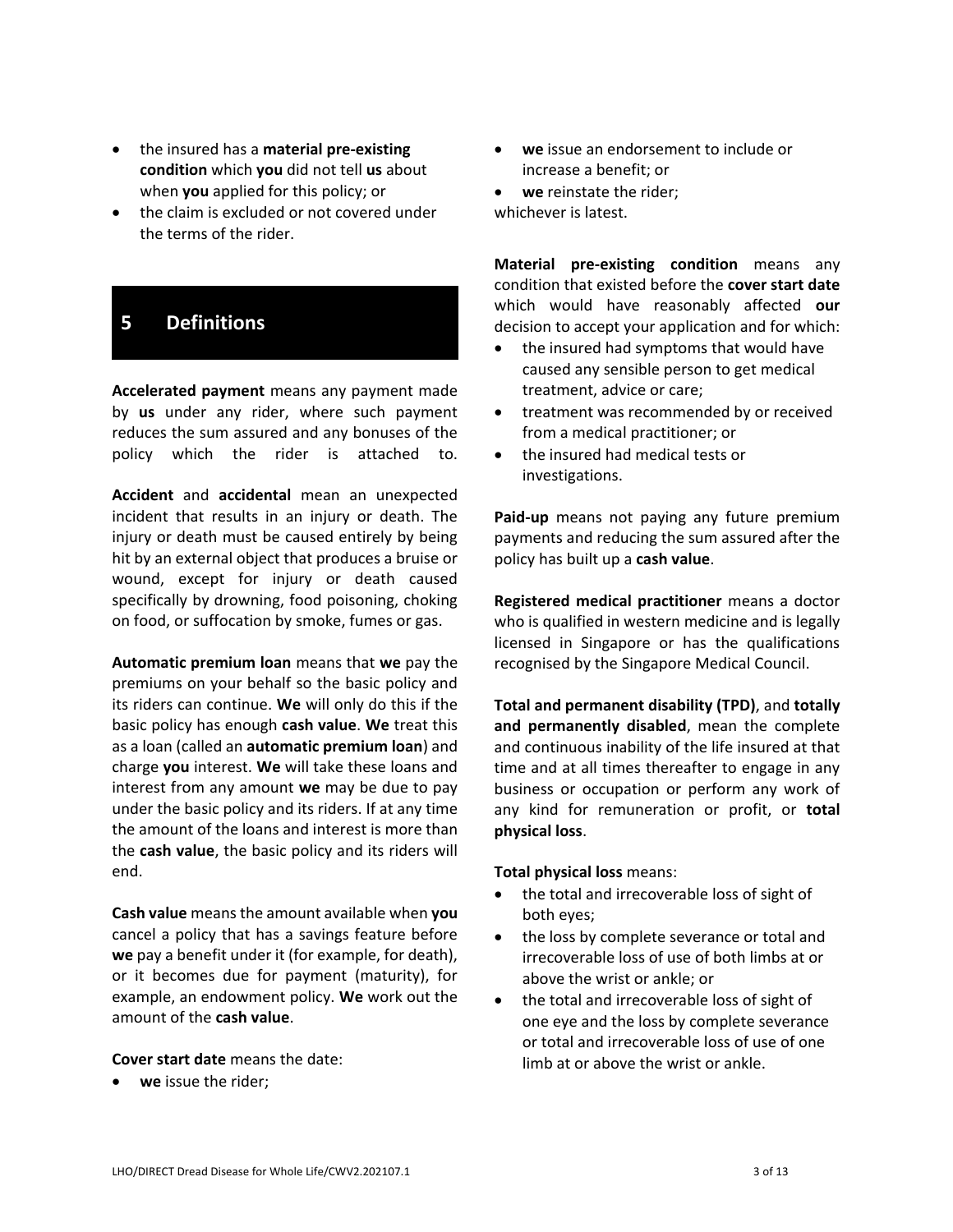**We**, **us**, **our** means NTUC Income Insurance Cooperative Limited.

**You** means the policyholder shown in the policy schedule.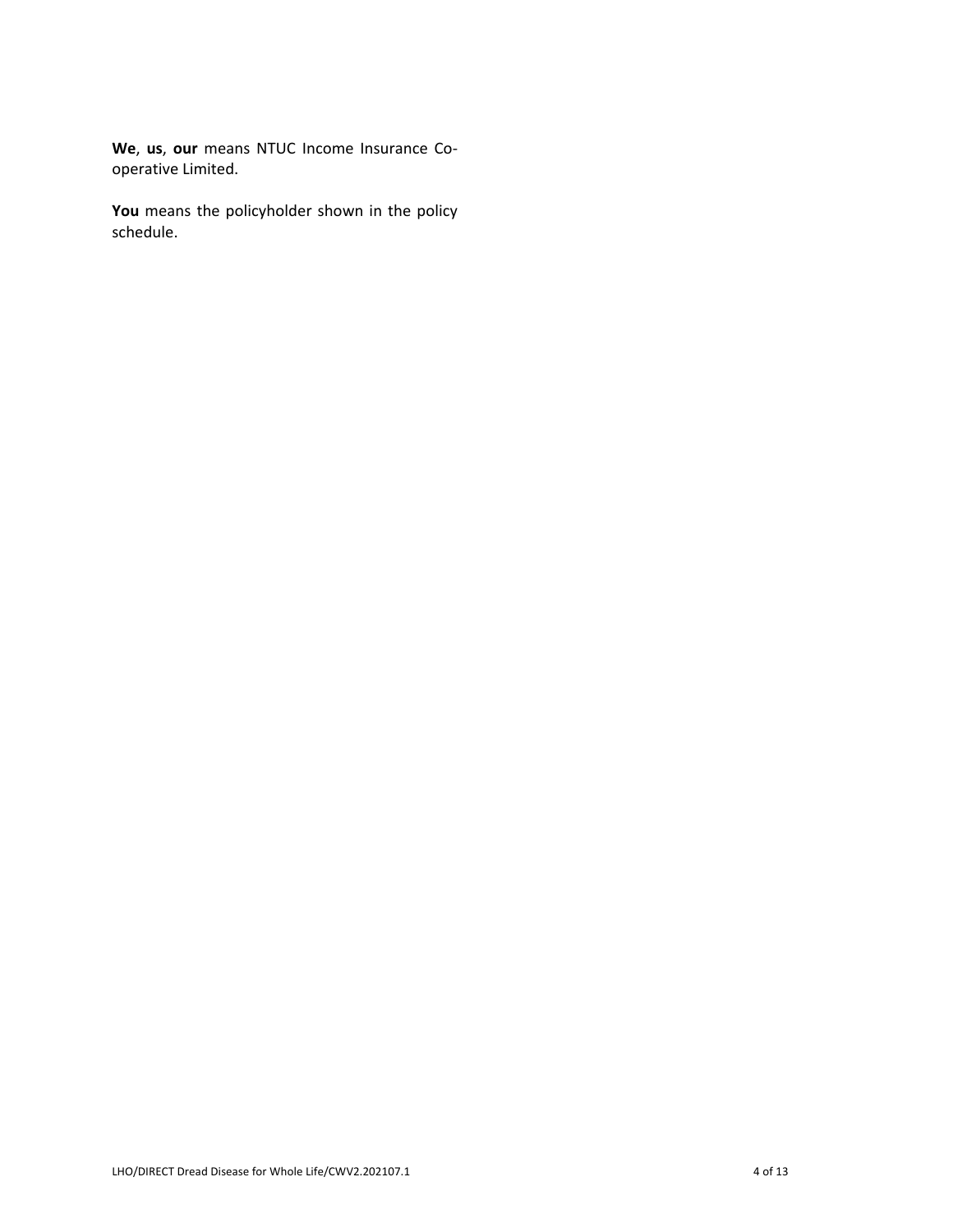### **Plain English Campaign's Crystal Mark does not apply to the following definitions:**

## **5 Definitions**

#### **Activities of Daily Living (ADLs)**

- (i) Washing the ability to wash in the bath or shower (including getting into and out of the bath or shower) or wash satisfactorily by other means;
- (ii) Dressing the ability to put on, take off, secure and unfasten all garments and, as appropriate, any braces, artificial limbs or other surgical appliances;
- (iii) Transferring the ability to move from a bed to an upright chair or wheelchair and vice versa;
- (iv) Mobility the ability to move indoors from room to room on level surfaces;
- (v) Toileting the ability to use the lavatory or otherwise manage bowel and bladder functions so as to maintain a satisfactory level of personal hygiene;
- (vi) Feeding the ability to feed oneself once food has been prepared and made available.

#### **Permanent Neurological Deficit**

Permanent means expected to last throughout the lifetime of the insured.

Permanent neurological deficit means symptoms of dysfunction in the nervous system that are present on clinical examination and expected to last throughout the lifetime of the insured. Symptoms that are covered include numbness, paralysis, localized weakness, dysarthria (difficulty with speech), aphasia (inability to speak), dysphagia (difficulty swallowing), visual impairment, difficulty in walking, lack of coordination, tremor, seizures, dementia, delirium and coma.

## **6 Definition of dread diseases**

| 6.1<br><b>Major cancer</b> | A malignant tumour positively diagnosed with histological confirmation and<br>characterized by the uncontrolled growth of malignant cells with invasion and<br>destruction of normal tissue. |
|----------------------------|----------------------------------------------------------------------------------------------------------------------------------------------------------------------------------------------|
|                            | The term Major Cancer includes, but is not limited to, leukemia, lymphoma and<br>sarcoma.                                                                                                    |
|                            | Major Cancer diagnosed on the basis of finding tumour cells and/or tumour-<br>associated molecules in blood, saliva, faeces, urine or any other bodily fluid in the                          |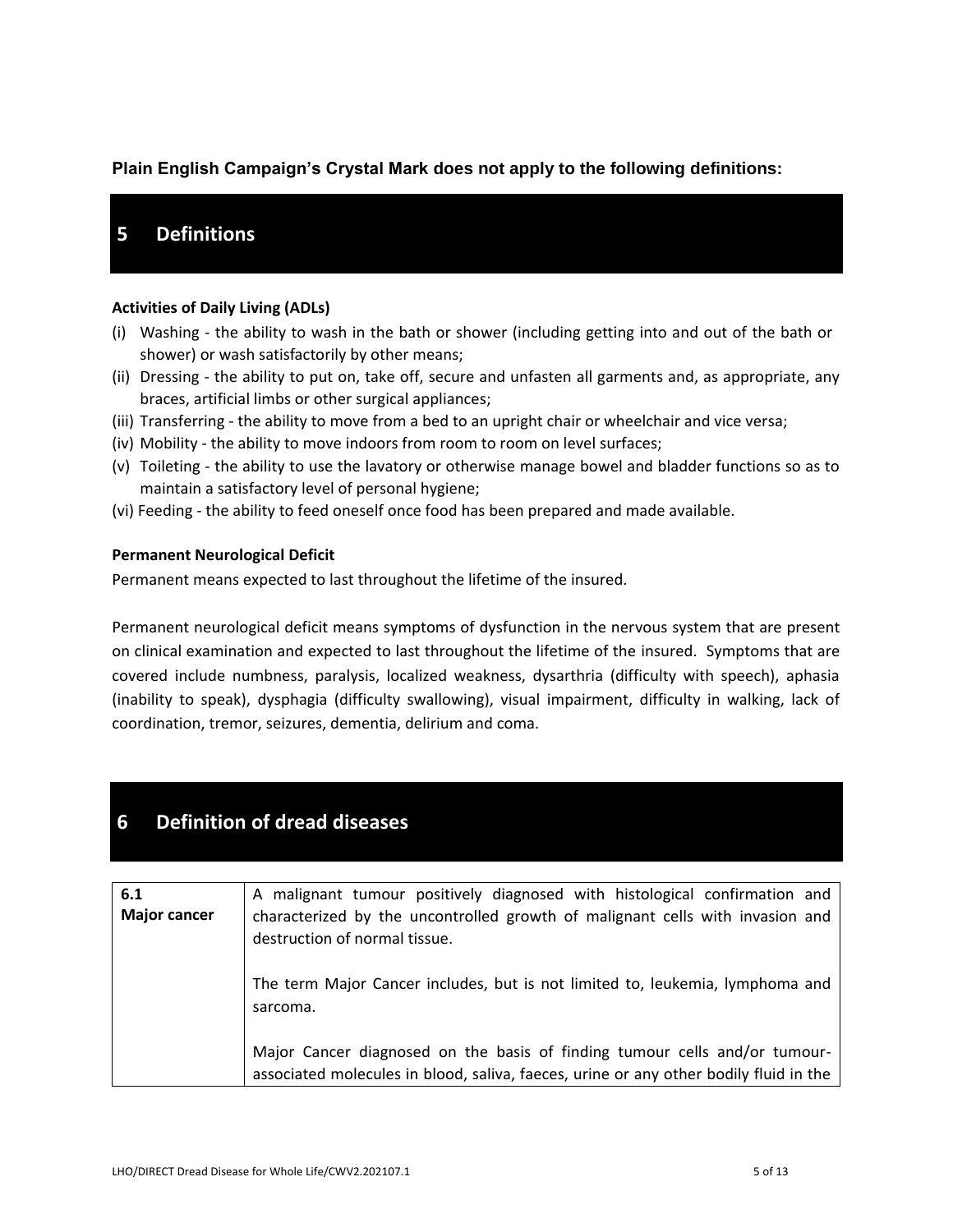| absence of further definitive and clinically verifiable evidence does not meet the                                                     |
|----------------------------------------------------------------------------------------------------------------------------------------|
| above definition.                                                                                                                      |
|                                                                                                                                        |
| For the above definition, the following are excluded:                                                                                  |
| All tumours which are histologically classified as any of the following:                                                               |
| Pre-malignant;                                                                                                                         |
| Non-invasive;                                                                                                                          |
| Carcinoma-in-situ (Tis) or Ta;                                                                                                         |
| Having borderline malignancy;                                                                                                          |
| Having any degree of malignant potential;                                                                                              |
| Having suspicious malignancy;                                                                                                          |
| Neoplasm of uncertain or unknown behavior; or                                                                                          |
| All grades of dysplasia, squamous intraepithelial lesions (HSIL and LSIL) and intra                                                    |
| epithelial neoplasia;                                                                                                                  |
| Any non-melanoma skin carcinoma, skin confined primary cutaneous lymphoma<br>$\bullet$                                                 |
| and dermatofibrosarcoma protuberans unless there is evidence of metastases                                                             |
| to lymph nodes or beyond;                                                                                                              |
| Malignant melanoma that has not caused invasion beyond the epidermis;<br>$\bullet$                                                     |
| All Prostate cancers histologically described as T1N0M0 (TNM Classification) or<br>$\bullet$                                           |
| below; or Prostate cancers of another equivalent or lesser classification;                                                             |
| All Thyroid cancers histologically classified as T1N0M0 (TNM Classification) or<br>$\bullet$                                           |
| below;                                                                                                                                 |
| All Neuroendocrine tumours histologically classified as T1N0M0 (TNM<br>$\bullet$                                                       |
| Classification) or below;                                                                                                              |
| All tumours of the Urinary Bladder histologically classified as T1N0M0 (TNM<br>$\bullet$                                               |
| Classification) or below;                                                                                                              |
| All Gastro-Intestinal Stromal tumours histologically classified as Stage I or IA<br>$\bullet$                                          |
| according to the latest edition of the AJCC Cancer Staging Manual, or below;                                                           |
| Chronic Lymphocytic Leukaemia less than RAI Stage 3;<br>$\bullet$<br>All bone marrow malignancies which do not require recurrent blood |
| $\bullet$<br>transfusions, chemotherapy, targeted cancer therapies, bone marrow                                                        |
| transplant, haematopoietic stem cell transplant or other major interventionist                                                         |
| treatment; and                                                                                                                         |
| All tumours in the presence of HIV infection.                                                                                          |
|                                                                                                                                        |

| 6.2             | Death of heart muscle due to ischaemia, that is evident by at least three of the                                                                                                                                                                                                                                                                                                  |
|-----------------|-----------------------------------------------------------------------------------------------------------------------------------------------------------------------------------------------------------------------------------------------------------------------------------------------------------------------------------------------------------------------------------|
| Heart attack of | following criteria proving the occurrence of a new heart attack:                                                                                                                                                                                                                                                                                                                  |
| specified       | History of typical chest pain;                                                                                                                                                                                                                                                                                                                                                    |
| severity        | New characteristic electrocardiographic changes; with the development of any<br>٠<br>of the following: ST elevation or depression, T wave inversion, pathological Q<br>waves or left bundle branch block;<br>Elevation of the cardiac biomarkers, inclusive of CKMB above the generally<br>accepted normal laboratory levels or Cardiac Troponin T or I at 0.5ng/ml and<br>above; |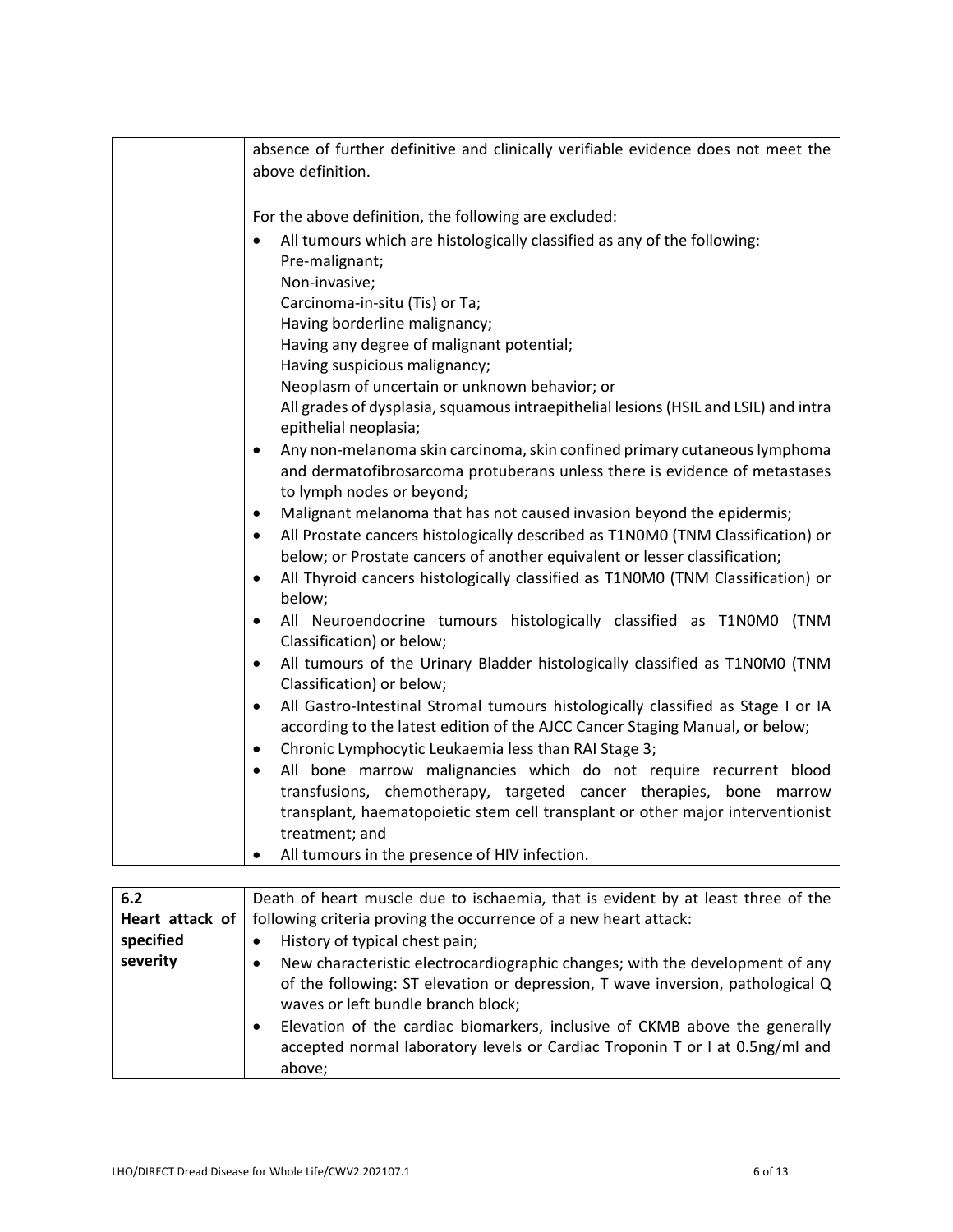| Imaging evidence of new loss of viable myocardium or new regional wall motion<br>abnormality. The imaging must be done by Cardiologist specified by the<br>Company.                                                                                                                                                                                         |
|-------------------------------------------------------------------------------------------------------------------------------------------------------------------------------------------------------------------------------------------------------------------------------------------------------------------------------------------------------------|
| For the above definition, the following are excluded:<br>Angina;<br>Heart attack of indeterminate age; and<br>A rise in cardiac biomarkers or Troponin T or I following an intra-arterial cardiac<br>procedure including, but not limited to, coronary angiography and coronary<br>angioplasty.<br>Explanatory note: $0.5$ ng/ml = $0.5$ ug/L = $500$ pg/ml |

| 6.3<br><b>Stroke with</b><br>permanent<br>neurological<br>deficit | A cerebrovascular incident including infarction of brain tissue, cerebral and<br>subarachnoid haemorrhage, intracerebral embolism and cerebral thrombosis<br>resulting in permanent neurological deficit. This diagnosis must be supported by all<br>of the following conditions:<br>Evidence of permanent clinical neurological deficit confirmed by a neurologist<br>at least 6 weeks after the event; and<br>Findings on Magnetic Resonance Imaging, Computerised Tomography, or other<br>reliable imaging techniques consistent with the diagnosis of a new stroke. |
|-------------------------------------------------------------------|-------------------------------------------------------------------------------------------------------------------------------------------------------------------------------------------------------------------------------------------------------------------------------------------------------------------------------------------------------------------------------------------------------------------------------------------------------------------------------------------------------------------------------------------------------------------------|
|                                                                   | The following are excluded:<br>Transient Ischaemic Attacks;<br>Brain damage due to an accident or injury, infection, vasculitis, and<br>inflammatory disease;<br>Vascular disease affecting the eye or optic nerve;<br>Ischaemic disorders of the vestibular system; and<br>Secondary haemorrhage within a pre-existing cerebral lesion.                                                                                                                                                                                                                                |

| 6.4             | The actual undergoing of open-chest surgery or Minimally Invasive Direct Coronary                                                                                                                                                                                                                                         |
|-----------------|---------------------------------------------------------------------------------------------------------------------------------------------------------------------------------------------------------------------------------------------------------------------------------------------------------------------------|
| Coronary artery | Artery Bypass surgery to correct the narrowing or blockage of one or more coronary                                                                                                                                                                                                                                        |
| by-pass surgery | arteries with bypass grafts. This diagnosis must be supported by angiographic<br>evidence of significant coronary artery obstruction and the procedure must be<br>considered medically necessary by a consultant cardiologist.<br>Angioplasty and all other intra-arterial, catheter based techniques, 'keyhole' or laser |
|                 | procedures are excluded.                                                                                                                                                                                                                                                                                                  |
|                 |                                                                                                                                                                                                                                                                                                                           |

| l 6.5            | Chronic irreversible failure of both kidneys requiring either permanent renal dialysis |
|------------------|----------------------------------------------------------------------------------------|
| <b>End stage</b> | or kidney transplantation.                                                             |
| kidney failure   |                                                                                        |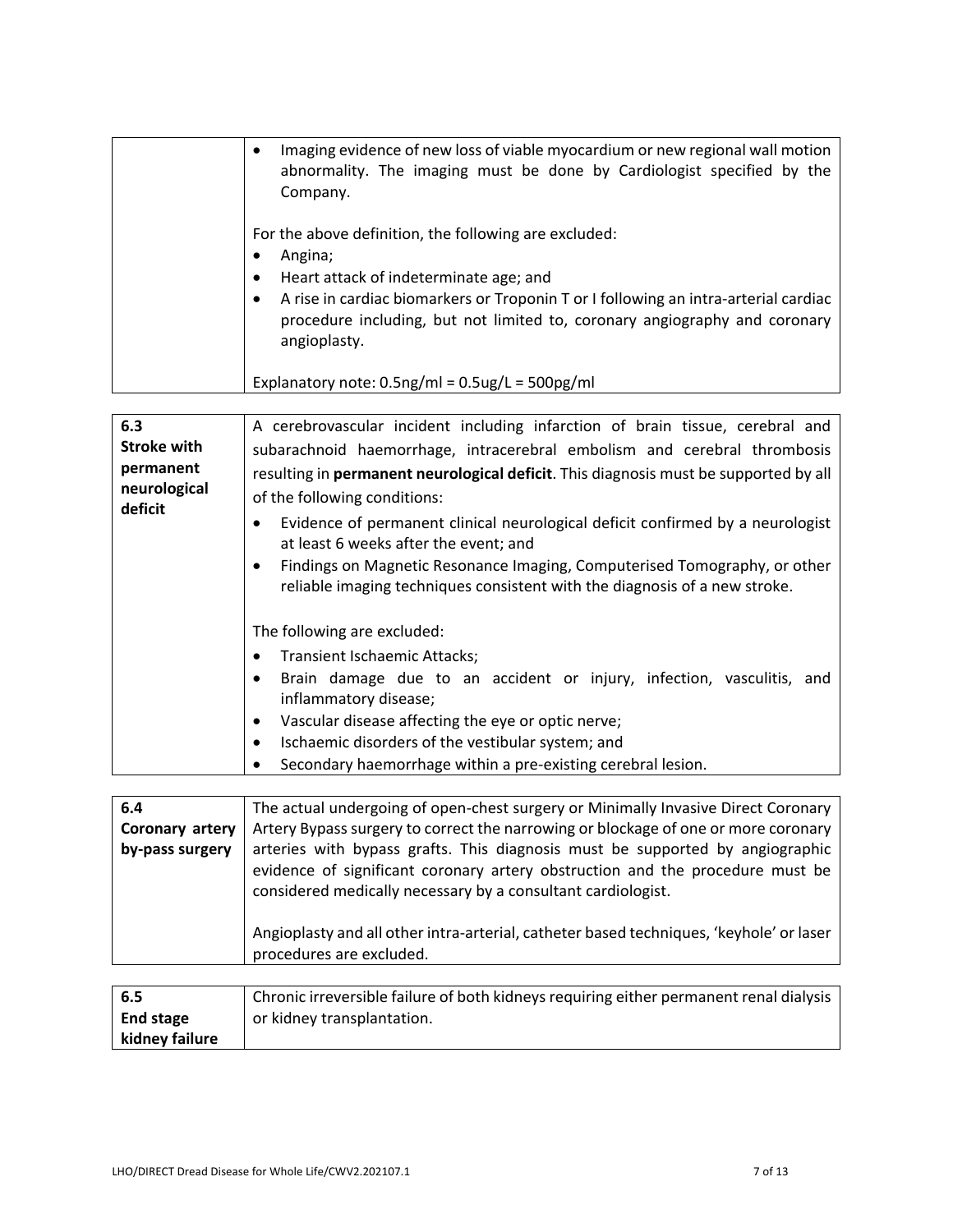| 6.6<br><b>Irreversible</b><br>aplastic<br>anaemia | Chronic persistent and irreversible bone marrow failure, confirmed by biopsy, which<br>results in anaemia, neutropenia and thrombocytopenia requiring treatment with at<br>least one of the following:<br>Blood product transfusion;<br>Bone marrow stimulating agents;<br>٠<br>Immunosuppressive agents; or<br>٠ |
|---------------------------------------------------|-------------------------------------------------------------------------------------------------------------------------------------------------------------------------------------------------------------------------------------------------------------------------------------------------------------------|
|                                                   | Bone marrow or haematopoietic stem cell transplantation.<br>٠                                                                                                                                                                                                                                                     |
|                                                   | The diagnosis must be confirmed by a haematologist                                                                                                                                                                                                                                                                |

| 6.7<br>End stage lung<br>disease | End stage lung disease, causing chronic respiratory failure. This diagnosis must be<br>supported by evidence of all of the following:<br>FEV1 test results which are consistently less than 1 litre;<br>Permanent supplementary oxygen therapy for hypoxemia;<br>Arterial blood gas analyses with partial oxygen pressures of 55mmHg or less<br>$(PaO2 = 55mmHg)$ ; and<br>Dyspnea at rest. |
|----------------------------------|---------------------------------------------------------------------------------------------------------------------------------------------------------------------------------------------------------------------------------------------------------------------------------------------------------------------------------------------------------------------------------------------|
|                                  | The diagnosis must be confirmed by a respiratory physician.                                                                                                                                                                                                                                                                                                                                 |

| 6.8                       | End stage liver failure as evidenced by all of the following: |
|---------------------------|---------------------------------------------------------------|
| End stage liver $\bullet$ | Permanent jaundice;                                           |
| failure                   | Ascites; and                                                  |
|                           | Hepatic encephalopathy.                                       |
|                           |                                                               |
|                           | Liver disease secondary to alcohol or drug abuse is excluded. |

| 6.9  | A coma that persists for at least 96 hours. This diagnosis must be supported by                                                                                                                                                                        |
|------|--------------------------------------------------------------------------------------------------------------------------------------------------------------------------------------------------------------------------------------------------------|
| Coma | evidence of all of the following:                                                                                                                                                                                                                      |
|      | No response to external stimuli for at least 96 hours;<br>Life support measures are necessary to sustain life; and<br>Brain damage resulting in permanent neurological deficit which must be<br>assessed at least 30 days after the onset of the coma. |
|      | For the above definition, medically induced coma and coma resulting directly from                                                                                                                                                                      |
|      | alcohol or drug abuse are excluded.                                                                                                                                                                                                                    |

| 6.10                                                         | Total and irreversible loss of hearing in both ears as a result of illness or accident.                                                       |
|--------------------------------------------------------------|-----------------------------------------------------------------------------------------------------------------------------------------------|
| <b>Deafness</b><br><i>(irreversible)</i><br>loss of hearing) | This diagnosis must be supported by audiometric and sound-threshold tests<br>provided and certified by an Ear, Nose, Throat (ENT) specialist. |
|                                                              | Total means "the loss of at least 80 decibels in all frequencies of hearing".                                                                 |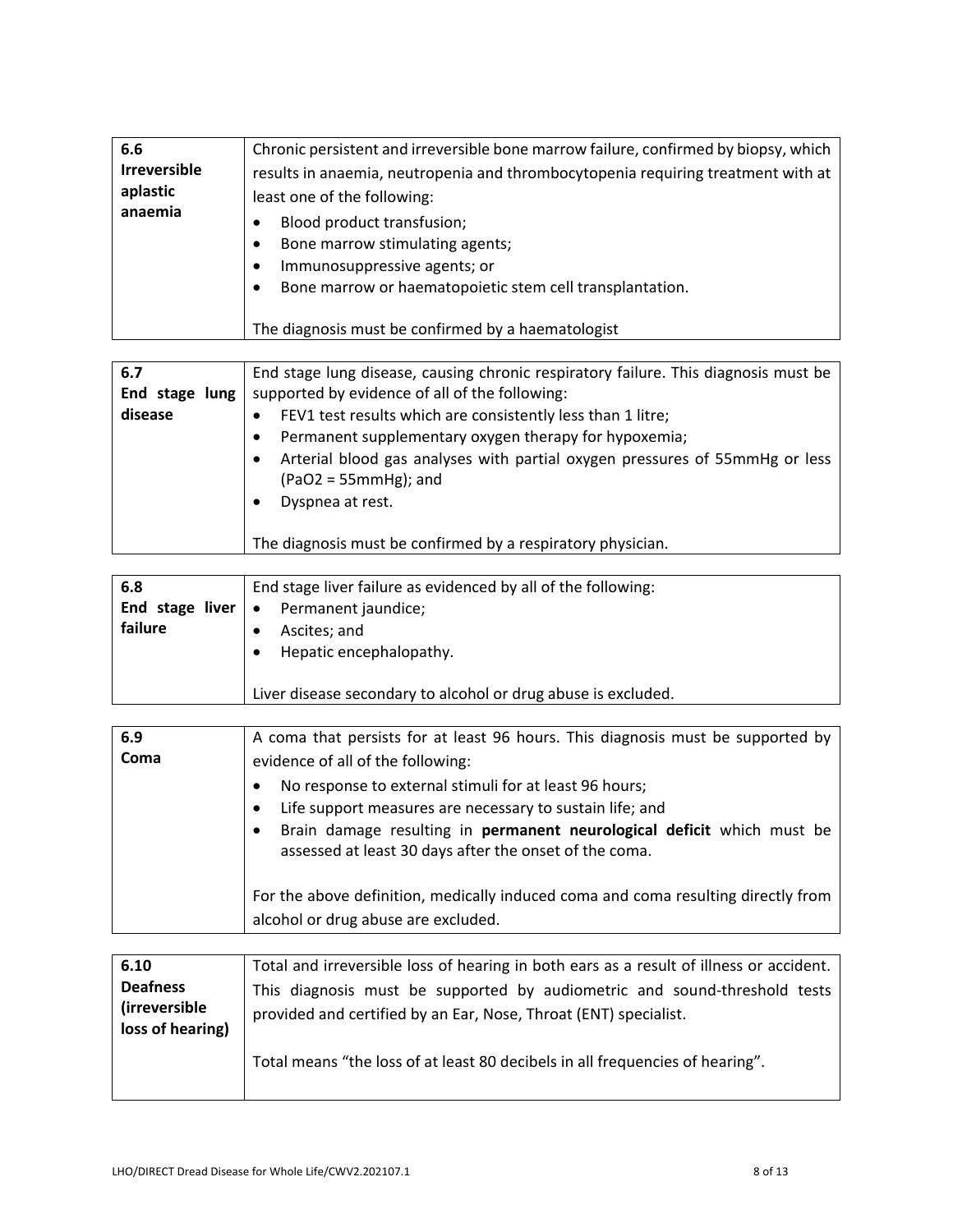| Irreversible means "cannot be reasonably restored to at least 40 decibels by medical |
|--------------------------------------------------------------------------------------|
| treatment, hearing aid and/or surgical procedures consistent with the current        |
| standard of the medical services available in Singapore after a period of 6 months   |
| from the date of intervention."                                                      |

**6.11 Open chest heart valve surgery** The actual undergoing of open-heart surgery to replace or repair heart valve abnormalities. The diagnosis of heart valve abnormality must be supported by cardiac catheterization or echocardiogram and the procedure must be considered medically necessary by a consultant cardiologist.

| 6.12                     | Total and irreversible loss of the ability to speak as a result of injury or disease to                                   |
|--------------------------|---------------------------------------------------------------------------------------------------------------------------|
| <b>Irreversible loss</b> | the vocal cords. The inability to speak must be established for a continuous period                                       |
| of speech                | of 12 months. This diagnosis must be supported by medical evidence furnished by<br>an Ear, Nose, Throat (ENT) specialist. |
|                          |                                                                                                                           |
|                          | All psychiatric related causes are excluded.                                                                              |

| 6.13               | Third degree (full thickness of the skin) burns covering at least 20% of the surface of |
|--------------------|-----------------------------------------------------------------------------------------|
| <b>Major burns</b> | the insured's body.                                                                     |

| 6.14                            | The receipt of a transplant of:                                                                                                                                  |
|---------------------------------|------------------------------------------------------------------------------------------------------------------------------------------------------------------|
| Major<br>organ<br>$\prime\cdot$ | Human bone marrow using haematopoietic stem cells preceded by total bone                                                                                         |
| bone<br>marrow                  | marrow ablation; or                                                                                                                                              |
| transplantation                 | One of the following human organs: heart, lung, liver, kidney, pancreas that<br>$\bullet$<br>resulted from irreversible end stage failure of the relevant organ. |
|                                 | Other stem cell transplants are excluded.                                                                                                                        |

| 6.15            | The definite diagnosis of Multiple Sclerosis, and must be supported by all of the                                                                                                                                                                                              |
|-----------------|--------------------------------------------------------------------------------------------------------------------------------------------------------------------------------------------------------------------------------------------------------------------------------|
| <b>Multiple</b> | following:                                                                                                                                                                                                                                                                     |
| sclerosis       | Investigations which unequivocally confirm the diagnosis to be Multiple<br>Sclerosis; and<br>Multiple neurological deficits which occurred over a continuous period of at<br>least 6 months.<br>Other causes of neurological damage such as systemic lupus erythematosus (SLE) |
|                 | and HIV are excluded.                                                                                                                                                                                                                                                          |
|                 |                                                                                                                                                                                                                                                                                |

| 6.16            | The unequivocal diagnosis of muscular dystrophy must be made by a consultant      |
|-----------------|-----------------------------------------------------------------------------------|
| <b>Muscular</b> | neurologist. The condition must result in the inability of the insured to perform |
| dystrophy       | (whether aided or unaided) at least 3 of the 6 "Activities of Daily Living" for a |
|                 | continuous period of at least 6 months.                                           |
|                 |                                                                                   |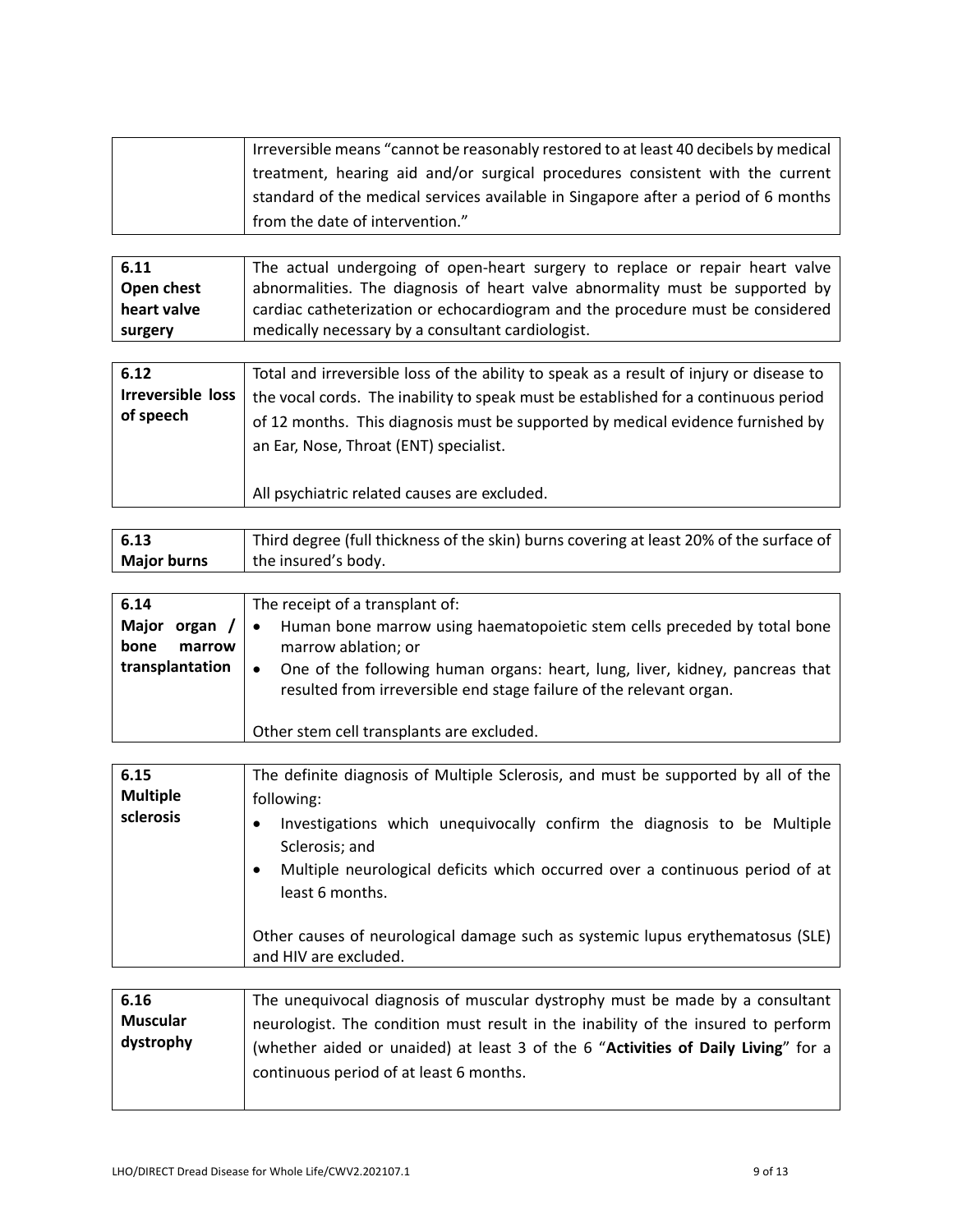| For the purpose of this definition, "aided" shall mean with the aid of special   |
|----------------------------------------------------------------------------------|
| <sup>1</sup> equipment, device and/or apparatus and not pertaining to human aid. |
|                                                                                  |

| 6.17<br>Idiopathic<br>Parkinson's<br>disease | The unequivocal diagnosis of idiopathic Parkinson's Disease by a consultant<br>neurologist. This diagnosis must be supported by all of the following conditions:<br>The disease cannot be controlled with medication; and<br>٠<br>Inability of the insured to perform (whether aided or unaided) at least 3 of the<br>6 "Activities of Daily Living" for a continuous period of at least 6 months. |
|----------------------------------------------|----------------------------------------------------------------------------------------------------------------------------------------------------------------------------------------------------------------------------------------------------------------------------------------------------------------------------------------------------------------------------------------------------|
|                                              | For the purpose of this definition, "aided" shall mean with the aid of special<br>equipment, device and/or apparatus and not pertaining to human aid.                                                                                                                                                                                                                                              |

| 6.18             | The actual undergoing of major surgery to repair or correct an aneurysm, narrowing,                                    |
|------------------|------------------------------------------------------------------------------------------------------------------------|
| Open chest       | obstruction or dissection of the aorta through surgical opening of the chest or                                        |
| surgery to aorta | abdomen. For the purpose of this definition aorta shall mean the thoracic and<br>abdominal aorta but not its branches. |
|                  | Surgery performed using only minimally invasive or intra-arterial techniques are<br>excluded.                          |

| 6.19             | Deterioration or loss of cognitive function as confirmed by clinical evaluation and                                                                                                      |
|------------------|------------------------------------------------------------------------------------------------------------------------------------------------------------------------------------------|
| Alzheimer's      | imaging tests, arising from Alzheimer's disease or irreversible organic disorders,                                                                                                       |
| disease / severe | resulting in significant reduction in mental and social functioning requiring the                                                                                                        |
| dementia         | continuous supervision of the insured. This diagnosis must be supported by the<br>clinical confirmation of an appropriate consultant and supported by the Company's<br>appointed doctor. |
|                  | The following are excluded:<br>Non-organic diseases such as neurosis and psychiatric illnesses; and<br>Alcohol related brain damage.                                                     |

| A submassive to massive necrosis of the liver by the Hepatitis virus, leading             |
|-------------------------------------------------------------------------------------------|
| precipitously to liver failure. This diagnosis must be supported by all of the following: |
| Rapid decreasing of liver size as confirmed by abdominal ultrasound;                      |
| Necrosis involving entire lobules, leaving only a collapsed reticular framework;          |
| Rapid deterioration of liver function tests;                                              |
| Deepening jaundice; and                                                                   |
| Hepatic encephalopathy.                                                                   |
|                                                                                           |

| 6.21    | Motor neurone disease characterised by progressive degeneration of corticospinal                |
|---------|-------------------------------------------------------------------------------------------------|
|         | Motor neurone   tracts and anterior horn cells or bulbar efferent neurones which include spinal |
| disease | muscular atrophy, progressive bulbar palsy, amyotrophic lateral sclerosis and                   |
|         | primary lateral sclerosis. This diagnosis must be confirmed by a neurologist as                 |
|         | progressive and resulting in permanent neurological deficit.                                    |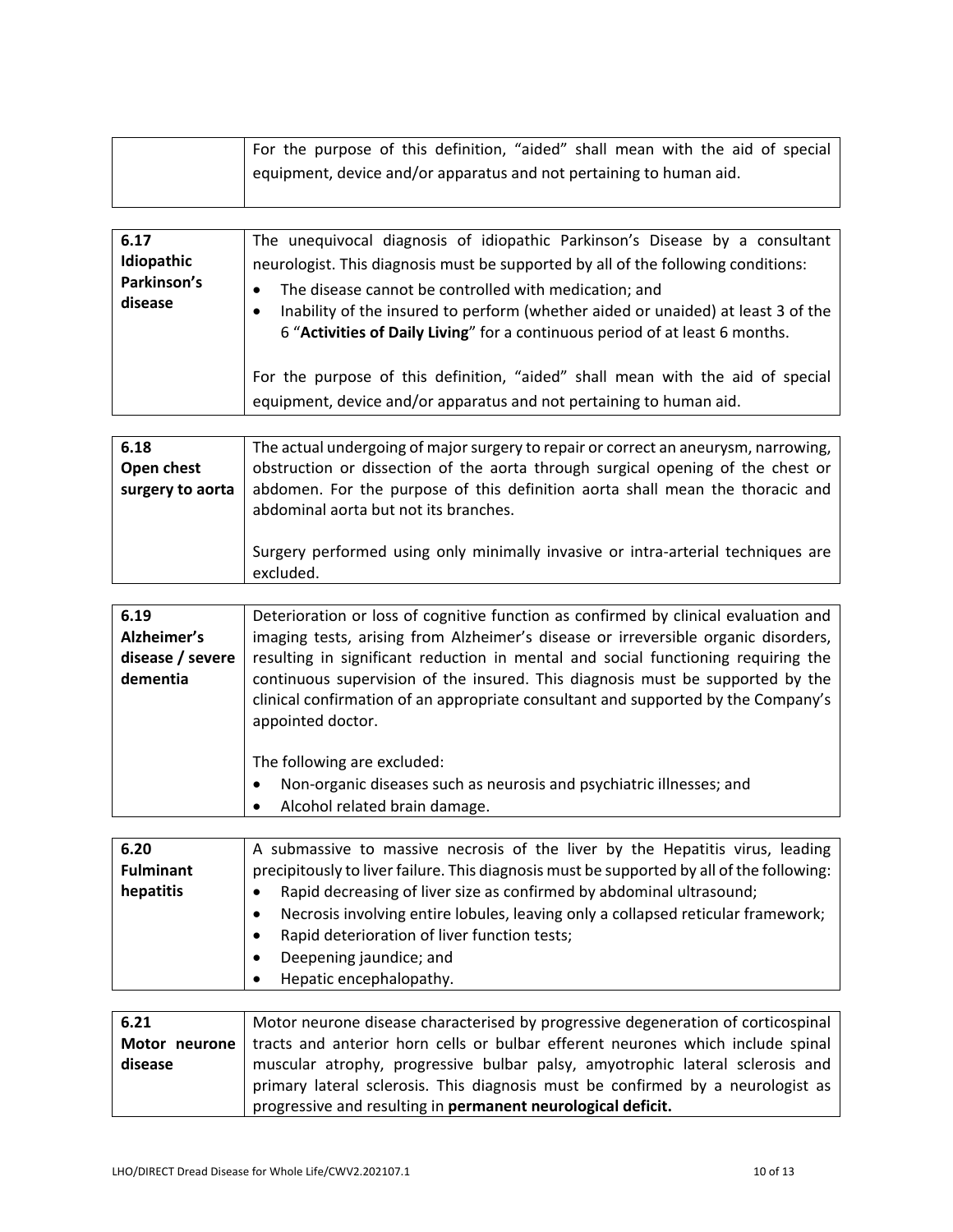| 6.22         |            | Primary Pulmonary Hypertension with substantial right ventricular enlargement |
|--------------|------------|-------------------------------------------------------------------------------|
| Primary      |            | confirmed by investigations including cardiac catheterisation, resulting in   |
| pulmonary    |            | permanent physical impairment of at least Class IV of the New York Heart      |
| hypertension |            | Association (NYHA) Classification of Cardiac Impairment.                      |
|              |            |                                                                               |
|              | Class I:   | No limitation of physical activity. Ordinary physical activity does           |
|              |            | not cause undue fatigue, dyspnea, or anginal pain.                            |
|              | Class II:  | Slight limitation of physical activity. Ordinary physical activity            |
|              |            | results in symptoms.                                                          |
|              | Class III: | Marked limitation of physical activity. Comfortable at rest, but less         |
|              |            | than ordinary activity causes symptoms.                                       |
|              | Class IV:  | Unable to engage in any physical activity without discomfort.                 |
|              |            |                                                                               |
|              |            | Symptoms may be present even at rest.                                         |

| 6.23              | Infection with the Human Immunodeficiency Virus (HIV) through a blood<br>Α.                                 |
|-------------------|-------------------------------------------------------------------------------------------------------------|
| <b>HIV</b> due to | transfusion, provided that all of the following conditions are met:                                         |
| blood             |                                                                                                             |
| transfusion and   | The blood transfusion was medically necessary or given as part of a medical<br>$\bullet$                    |
| occupationally    | treatment;                                                                                                  |
| acquired HIV      | The blood transfusion was received in Singapore after the cover start date; and<br>$\bullet$                |
|                   | The source of the infection is established to be from the Institution that                                  |
|                   | provided the blood transfusion and the Institution is able to trace the origin of<br>the HIV tainted blood. |
|                   | Infection with the Human Immunodeficiency Virus (HIV) which resulted from<br><b>B.</b>                      |
|                   | an accident occurring after cover start date whilst the insured was carrying out                            |
|                   | the normal professional duties of his or her occupation in Singapore, provided                              |
|                   | that all of the following are proven to the Company's satisfaction:                                         |
|                   |                                                                                                             |
|                   | Proof that the accident involved a definite source of the HIV infected fluids;                              |
|                   | Proof of sero-conversion from HIV negative to HIV positive occurring during the                             |
|                   | 180 days after the documented accident. This proof must include a negative                                  |
|                   | HIV antibody test conducted within 5 days of the accident; and                                              |
|                   | HIV infection resulting from any other means including sexual activity and the<br>$\bullet$                 |
|                   | use of intravenous drugs is excluded.                                                                       |
|                   |                                                                                                             |
|                   | This benefit is only payable when the occupation of the insured is a medical                                |
|                   | practitioner, housemen, medical student, state registered nurse, medical laboratory                         |
|                   | technician, dentist (surgeon and nurse) or paramedical worker, working in medical                           |
|                   | centre or clinic (in Singapore).                                                                            |
|                   |                                                                                                             |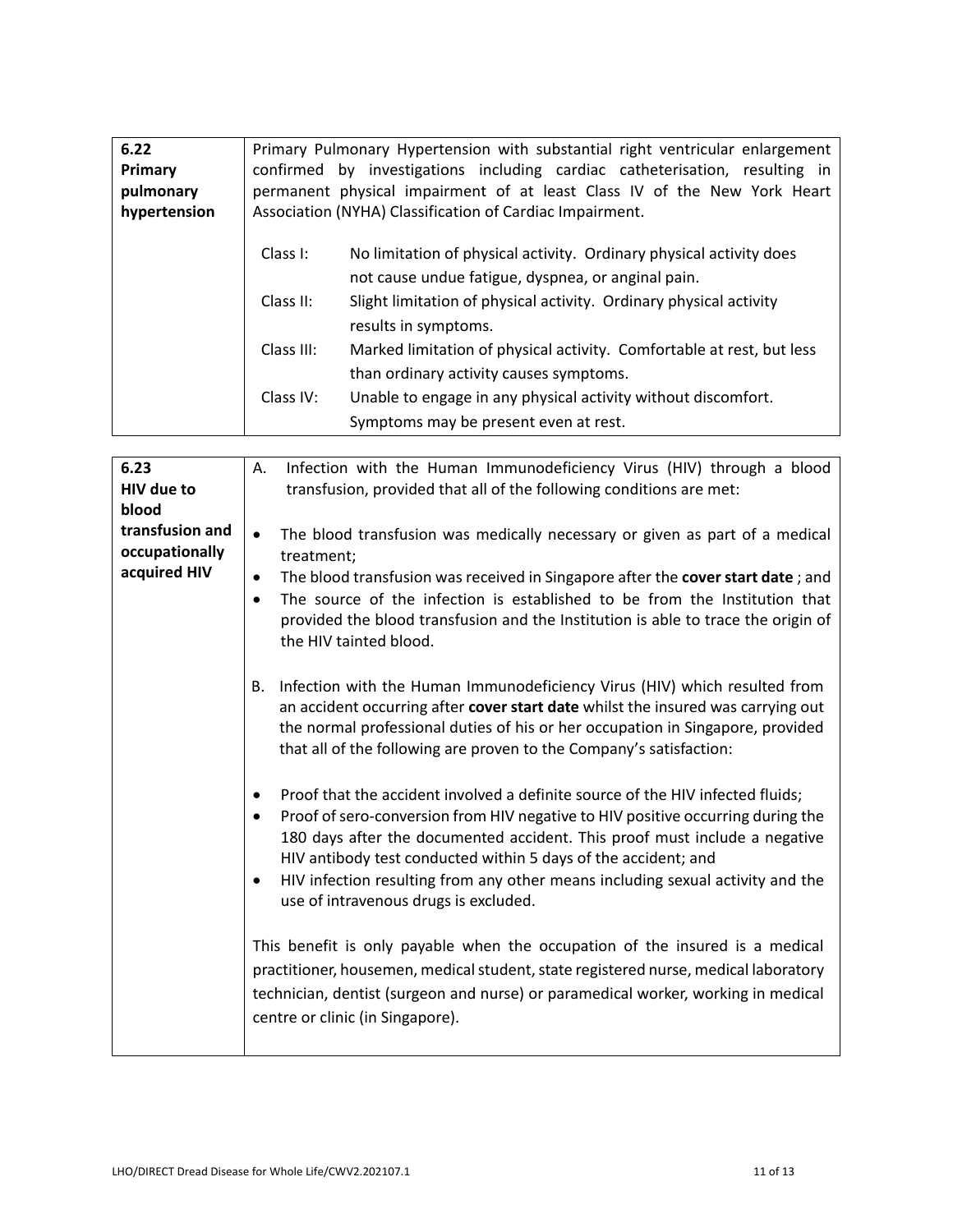| This benefit will not apply under either section A or B where a cure has become   |
|-----------------------------------------------------------------------------------|
| available prior to the infection. "Cure" means any treatment that renders the HIV |
| inactive or non-infectious.                                                       |

| 6.24                | Benign brain tumour means a non-malignant tumour located in the cranial vault and                                                                                                             |
|---------------------|-----------------------------------------------------------------------------------------------------------------------------------------------------------------------------------------------|
| <b>Benign brain</b> | limited to the brain, meninges or cranial nerves where all of the following conditions                                                                                                        |
| tumour              | are met:                                                                                                                                                                                      |
|                     |                                                                                                                                                                                               |
|                     | It has undergone surgical removal or, if inoperable, has caused a <b>permanent</b><br>neurological deficit; and                                                                               |
|                     | Its presence must be confirmed by a neurologist or neurosurgeon and<br>supported by findings on Magnetic Resonance Imaging, Computerised<br>Tomography, or other reliable imaging techniques. |
|                     | The following are excluded:                                                                                                                                                                   |
|                     | Cysts;                                                                                                                                                                                        |
|                     | Abscess;                                                                                                                                                                                      |
|                     | Angioma;                                                                                                                                                                                      |
|                     | Granulomas;                                                                                                                                                                                   |
|                     | <b>Vascular Malformations;</b><br>$\bullet$                                                                                                                                                   |
|                     | Haematomas; and<br>٠                                                                                                                                                                          |
|                     | Tumours of the pituitary gland, spinal cord and skull base.                                                                                                                                   |

| 6.25<br><b>Severe</b><br>encephalitis | Severe inflammation of brain substance (cerebral hemisphere, brainstem or<br>cerebellum) and resulting in <b>permanent neurological deficit</b> which must be<br>documented for at least 6 weeks. This diagnosis must be certified by a consultant<br>neurologist, and supported by any confirmatory diagnostic tests. |
|---------------------------------------|------------------------------------------------------------------------------------------------------------------------------------------------------------------------------------------------------------------------------------------------------------------------------------------------------------------------|
|                                       | Encephalitis caused by HIV infection is excluded.                                                                                                                                                                                                                                                                      |

| 6.26             | Bacterial infection resulting in severe inflammation of the membranes of the brain                                                                 |
|------------------|----------------------------------------------------------------------------------------------------------------------------------------------------|
| Severe bacterial | or spinal cord resulting in significant, irreversible and permanent neurological                                                                   |
| meningitis       | deficit. The neurological deficit must persist for at least six weeks. This diagnosis<br>must be confirmed by:                                     |
|                  | The presence of bacterial infection in cerebrospinal fluid by lumbar puncture;<br>and                                                              |
|                  | A consultant neurologist.                                                                                                                          |
|                  | Bacterial meningitis in the presence of HIV infection is excluded.                                                                                 |
| 6.27             | The actual undergoing of balloon angioplasty or similar intra-arterial catheter                                                                    |
| Angioplasty and  | procedure to correct a narrowing of minimum 60% stenosis, of one or more major                                                                     |
| other invasive   | coronary arteries as shown by angiographic evidence. The revascularization must be<br>considered medically necessary by a consultant cardiologist. |